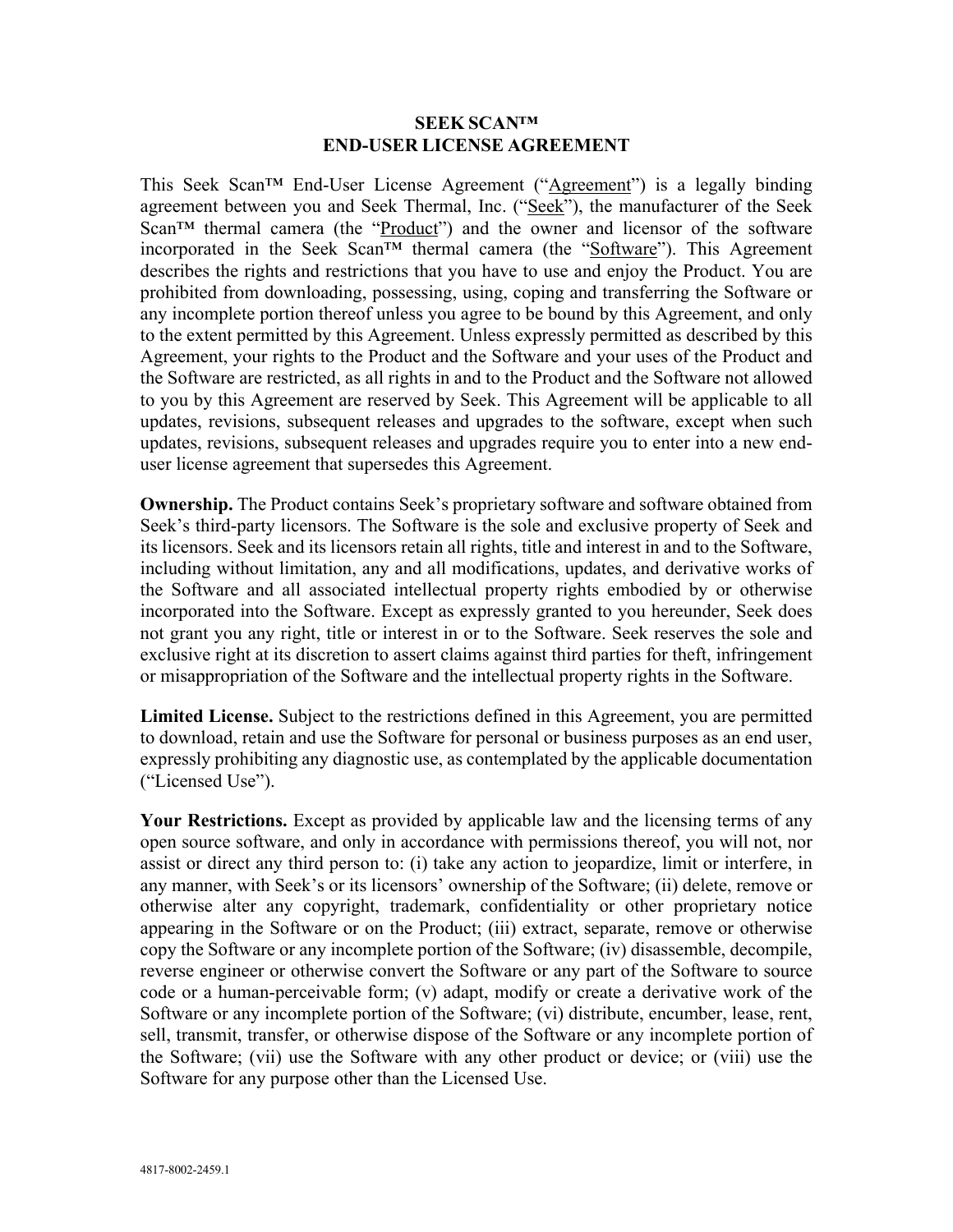**Limitation of Your Transfer of the Product.** The Product and this Agreement to use the Product and Software are transferable, but only if all of the following conditions are satisfied: (i) you do not retain a copy of the Software; (ii) you transfer the Software as an intact part of a permanent and permissible transfer of the Product upon which the software is installed; and (iii) the transferee agrees to be bound by the terms and conditions of this Agreement. Under no circumstances is any individual permitted to use the Product or possess or have access to the Software unless such individual has agreed to be bound to this Agreement. The terms and conditions of this Agreement will bind and inure to the benefit of such permitted transferees.

**Software Updates and Upgrades.** Seek may provide updates to the Product as determined in Seek's sole discretion. In the future, Seek may, in its sole discretion, offer for purchase future upgrades to the features or functions of the Product. You acknowledge and accept that your purchase of the Product does not entitle you to receive any upgrade to the Product offered for subsequent purchase at a future date.

**Usage Data.** You authorize Seek to collect and use technical and non-personal user data that does not contain any personally-identifiable information, including, but not limited to, the device identification number, product model/type, and software version: to (i) improve the performance, features and capabilities of the Product; (ii) facilitate the provision of software updates, product support and other services to the Software and the Product; and (iii) create, develop, operate, deliver and improve the Software or the Product and any feature, function or use of the Product. The rights and obligations defined in this paragraph will survive any transfer, termination or expiration of this Agreement. You agree not to use any personal information of any person using the Product in any way in violation of law or in any way that may create liability for you or Seek relating to such person's privacy rights in their photograph or likeness. You agree to indemnify, defend and hold Seek harmless from any and all third party claims arising from your use of the Product.

**Results and Feedback License.** You hereby irrevocably assign to Seek all rights, title and interest in all results, usage data and any remarks, comments, suggestions, improvements or feedback derived from or concerning the Product or the Software (collectively, "Feedback"), you hereby irrevocably assign all rights, title and interests in your Feedback without any additional compensation to you required. Seek will own all Feedback and may use the Feedback in any way without any restriction, requirement or obligation to you, including, without limitation, to develop or improve the Software or the Product and any feature, function or use of the Product. The rights and obligations defined in this paragraph will survive any transfer, termination or expiration of this Agreement.

**Your Compliance with the Law.** This Product and the incorporated software are subject to U.S. export control laws and regulations. You will obey all laws, including, without limitation, all export control laws and regulations.

**DISCLAIMER OF WARRANTIES FOR PRODUCT.** SEEK MAKES NO REPRESENTATIONS REGARDING THE PERFORMANCE OR ACCURACY OF THE PRODUCT RELATING TO ITS ABILITY OR CAPABILITY TO DETECT PERSONS HAVING ANY MEDICAL CONDITION OR TO MAKE ANY MEDICAL DIAGNOSIS,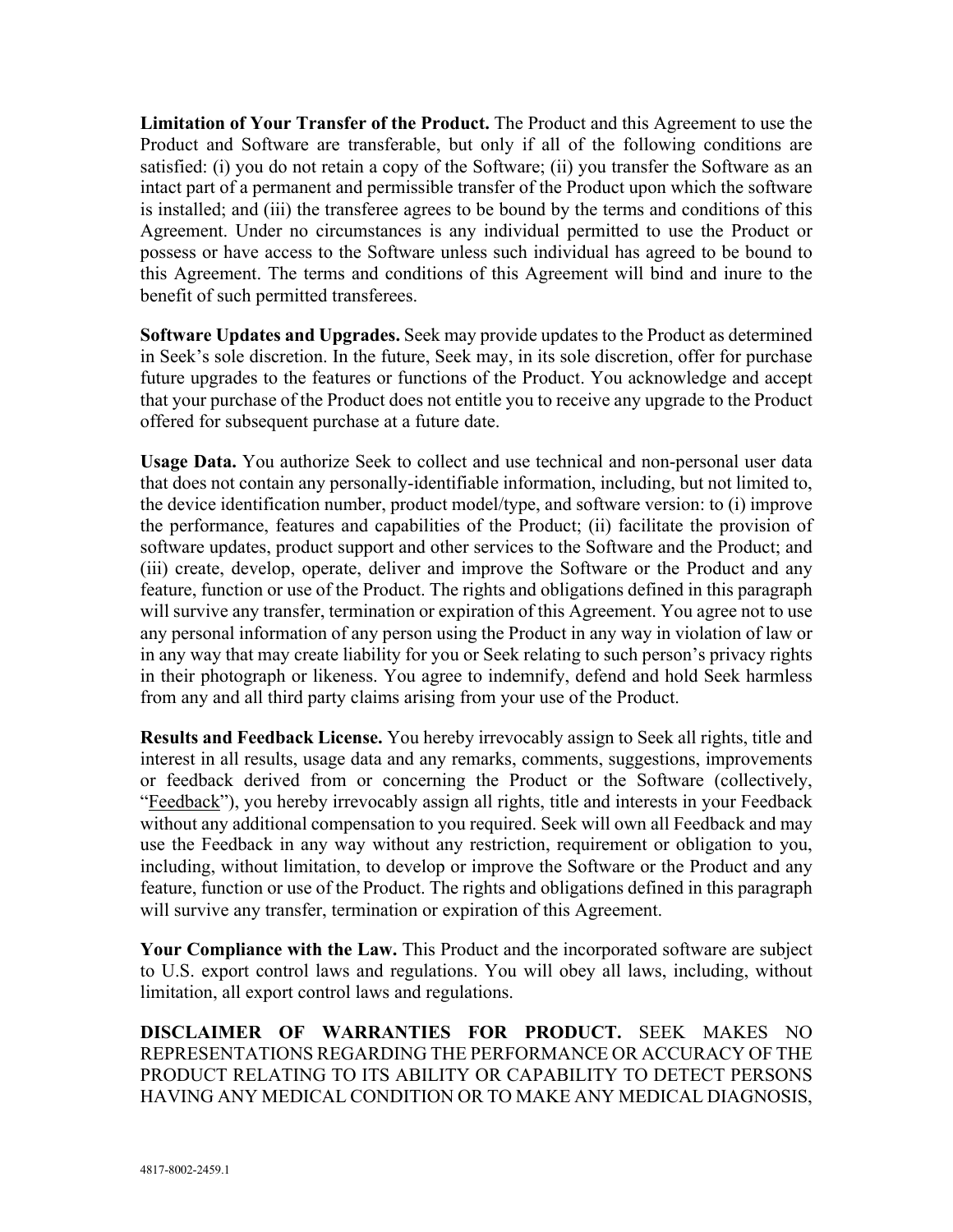INCLUDING, WITHOUT LIMITATION, ANY FEVER, INFECTION, DISEASE, ILLNESS OR DISORDER AND SEEK HEREBY DISCLAIMS ANY AND ALL WARRANTIES OR MERCHANTABILITY AND FITNESS FOR ANY PARTICULAR PURPOSE, INCLUDING, WITHOUT LIMITATION, THE ABILITY TO DETECT, IDENTIFY OR DIAGNOSE PERSONS HAVING ANY FEVER, INFECTION, DISEASE, ILLNESS OR DISORDER. SEEK'S PRODUCT IS DESIGNED TO MEASURE SURFACE TEMPERATURE OF OBJECTS THROUGH THE CAPTURE OF EMITTED ENERGY FROM THE SURFACE OF A TARGETED OBJECT. READINGS BY SEEK'S PRODUCT MAY VARY BASED ON A VARIETY OF FACTORS, INCLUDING, WITHOUT LIMITATION, AMBIENT TEMPERATURE, MOISTURE, DISTANCE OF THE TARGET OBJECT FROM THE PRODUCT, THE SURFACE TEXTURE OF THE TARGETED OBJECT AND THE INSTALLATION AND USE OF THE PRODUCT. RESULTS FROM OR USE OF THE PRODUCT SHOULD NOT BE RELIED UPON TO MAKE A MEDICAL DIAGNOSIS OR FOR PURPOSES OF IDENTIFYING ANYONE HAVING (OR NOT HAVING) A FEVER, INFECTION, DISEASE, ILLNESS OR DISORDER. NO DISTRIBUTOR, DEALER, RESELLER, EMPLOYEE OR AGENT OF SEEK IS AUTHORIZED TO CREATE, MODIFY, EXTEND OR OTHERWISE MAKE ANY WARRANTY ON BEHALF OF SEEK.

**DISCLAIMER OF WARRANTIES FOR SOFTWARE.** TO THE MAXIMUM EXTENT PERMITTED BY APPLICABLE LAW, SEEK PROVIDES THE SOFTWARE "AS IS" AND WITHOUT WARRANTY. SEEK DISCLAIMS ALL COMMON LAW AND STATUTORY WARRANTIES AS TO THE CONDITION, QUALITY, FITNESS, MAINTENANCE AND USE OF THE SOFTWARE, INCLUDING, WITHOUT LIMITATION, THE WARRANTIES OF MERCHANTABILITY, FITNESS FOR ANY PARTICULAR PURPOSE AND NON-INFRINGEMENT OF THIRD-PARTY INTELLECTUAL PROPERTY RIGHTS. NO SEEK DEALER, AGENT OR EMPLOYEE IS AUTHORIZED TO CREATE, MODIFY, EXTEND OR OTHERWISE MAKE ANY WARRANTY ON BEHALF OF SEEK.

**LIMITATION OF LIABILITY.** TO THE MAXIMUM EXTENT PERMITTED BY APPLICABLE LAW, IN NO EVENT WILL SEEK, INCLUDING ITS AFFILIATES, EQUITY HOLDERS, DIRECTORS, OFFICERS, EMPLOYEES AND AGENTS, OR ITS SUPPLIERS BE LIABLE TO YOU OR ANY THIRD-PARTY FOR ANY INCIDENTAL, INDIRECT, SPECIAL, REMOTE, EXEMPLARY, PUNITIVE OR CONSEQUENTIAL DAMAGES, INCLUDING, WITHOUT LIMITATION, COSTS OF PROCUREMENT OF SUBSTITUTE OR REPLACEMENT PRODUCT, LOSS OF INFORMATION, DATA OR CONTENT, LOSS OF REVENUE OR PROFITS OR ATTORNEY'S FEES ARISING FROM OR CAUSED BY, DIRECTLY OR INDIRECTLY, THE SALE, USE OF OR INABILITY TO USE THE PRODUCT, REGARDLESS OF THE FORM OF ACTION, WHETHER IN CONTRACT, TORT, STRICT LIABILITY OR OTHERWISE AT LAW OR IN EQUITY, EVEN IF SEEK HAS BEEN ADVISED OF THE POSSIBILITY OF SUCH DAMAGES. THIS LIMITATION SHALL BE EFFECTIVE EVEN IF ANY REMEDY IN THIS AGREEMENT OR OTHERWISE PROVIDED BY SEEK FAILS OF ITS ESSENTIAL PURPOSE. TO THE EXTENT PERMITTED BY APPLICABLE LAW, IN NO EVENT WILL SEEK'S